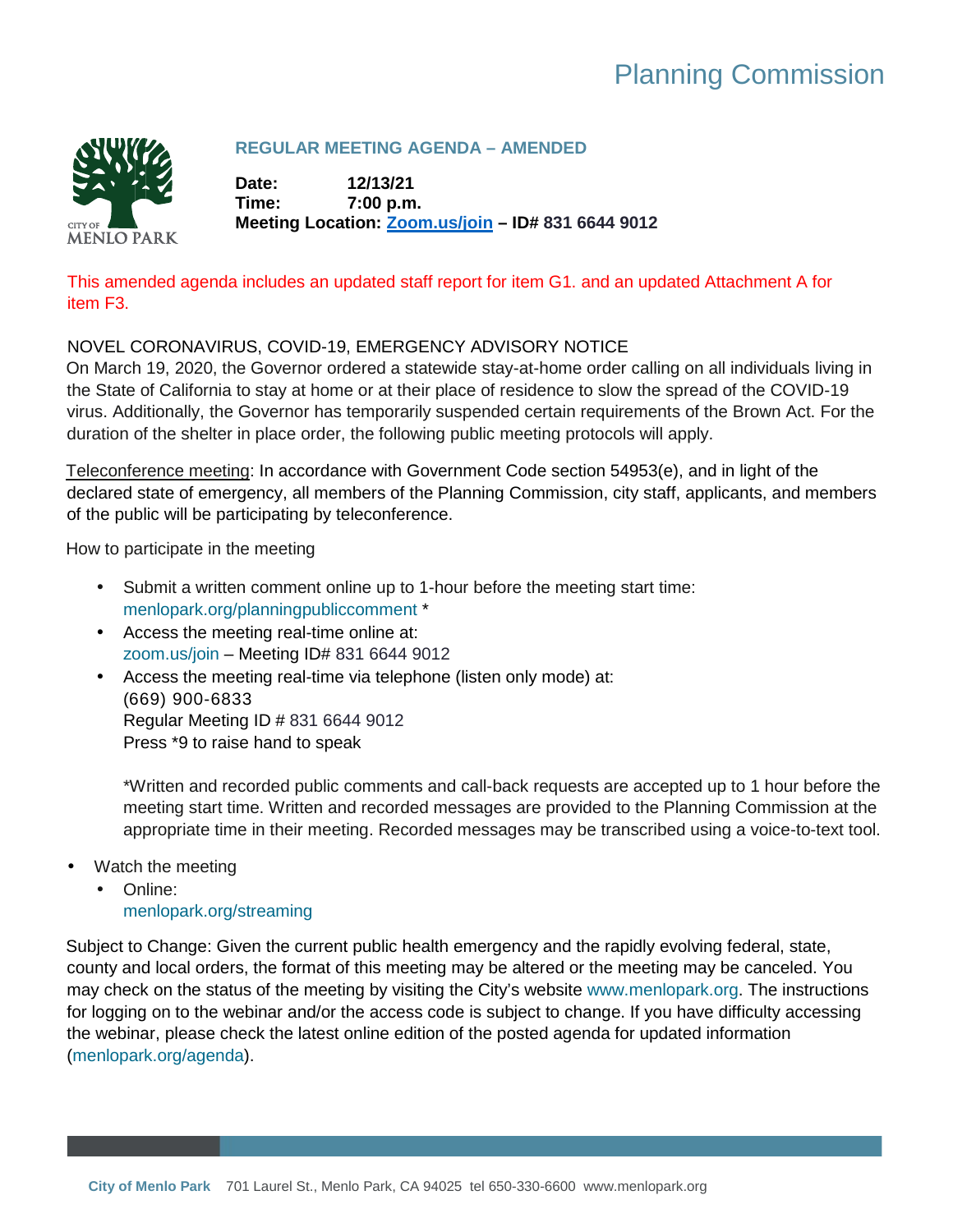Planning Commission Meeting Agenda – AMENDED December 13, 2021 Page 2

## **Regular Meeting**

- **A. Call To Order**
- **B. Roll Call**
- **C. Reports and Announcements**
- **D. Public Comment**

Under "Public Comment," the public may address the Commission on any subject not listed on the agenda, and items listed under Consent Calendar. Each speaker may address the Commission once under Public Comment for a limit of three minutes. Please clearly state your name and address or political jurisdiction in which you live. The Commission cannot act on items not listed on the agenda and, therefore, the Commission cannot respond to non-agenda issues brought up under Public Comment other than to provide general information.

## **E. Consent Calendar**

E1. Approval of minutes from the October 18, 2021, Planning Commission meeting. [\(Attachment\)](https://www.menlopark.org/DocumentCenter/View/30103)

#### **F. Public Hearing**

F1. Use Permit/Marjorie Andino/730 Ivy Drive:

Request for a use permit to partially demolish, remodel, and construct first-floor additions to an existing nonconforming one-story, single-family residence in the R-1-U (Single Family Urban Residential) zoning district. The proposed work would exceed 75 percent of the replacement value of the existing nonconforming structure in a 12-month period and requires use permit approval by the Planning Commission. [\(Staff Report #21-062-PC\)](https://www.menlopark.org/DocumentCenter/View/30106)

F2. Use Permit and Variance/Rasoul Oskouy/671 Live Oak Avenue:

Request for a use permit to demolish an existing one-story, single-family residence and detached accessory buildings, and construct a new two-story, single-family residence with an attached garage on a substandard lot with regard to minimum lot width and area in the R-3 (Apartment) zoning district. The proposal includes a request for a variance for the new residence to encroach into the required 20-foot separation distance between main buildings located on adjacent lots. The project also includes a new accessory dwelling unit (ADU) above the attached garage, which is a permitted use, and not subject to discretionary review. [\(Staff Report #21-063-PC\)](https://www.menlopark.org/DocumentCenter/View/30105)

F3. Use Permit and Architectural Control/Matthew Pearson/66 Willow Place:

Request for a use permit and architectural control to construct a 1,440-square-foot temporary modular office in the C-1 (Administrative and Professional District, Restrictive) district. The applicant requests that the office module be placed on the property for a period of three years to accommodate additional temporary staff associated with the completion of the Stanford Hospital expansion. The office module would occupy nine parking spaces, decreasing the number of parking spaces from 91 to 82 spaces where 77 spaces is required. [\(Staff Report #21-064-PC\)](https://www.menlopark.org/DocumentCenter/View/30104)